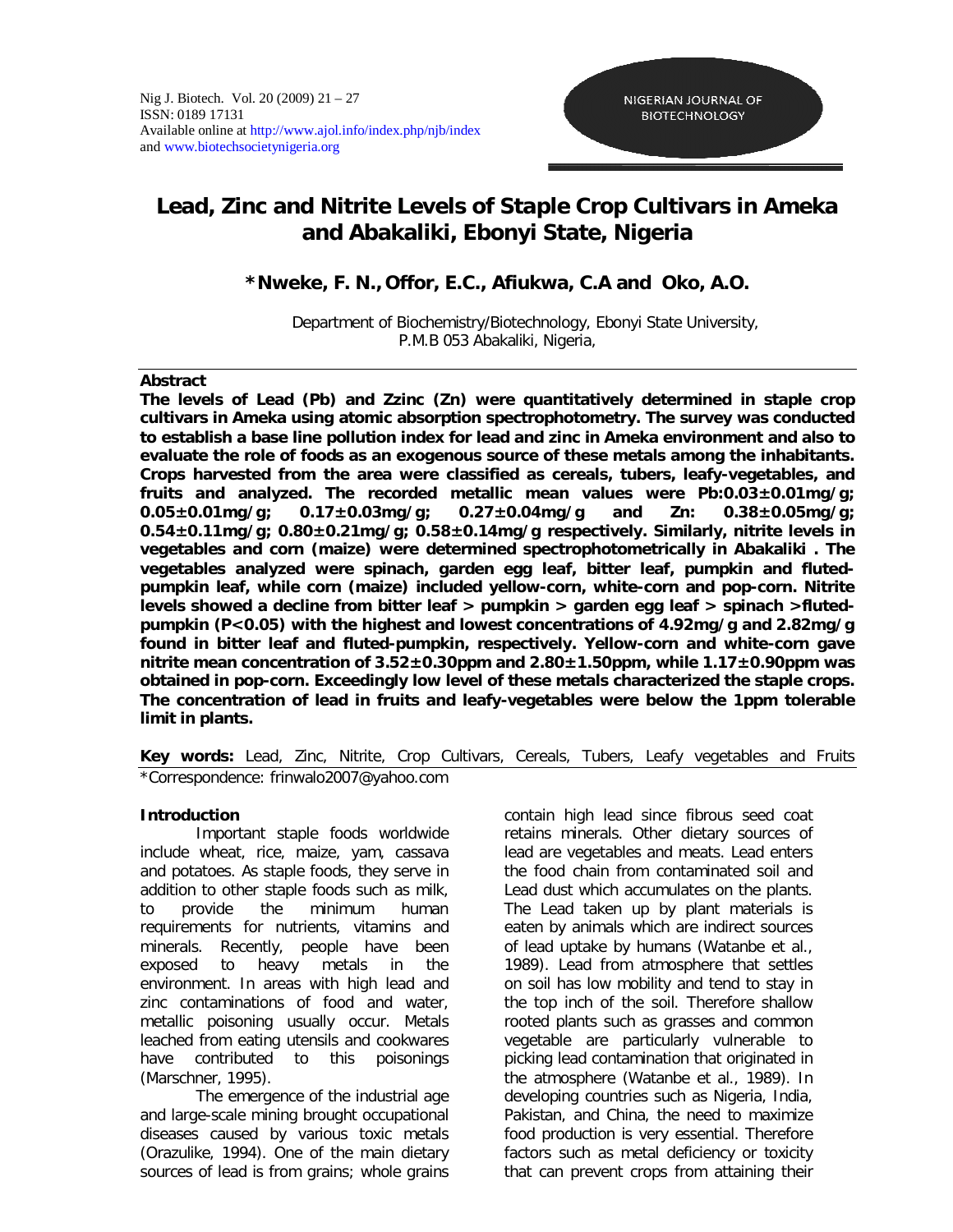potential yield need to be addressed (Stivastava and Gupta, 1996).

Nitrite is present naturally in soils, meats, plants and drinking water. However, under unfavorable conditions, nitrite may enter the food chain via microbial reduction of nitrate thereby endangering human health (Sebecic and Vedrina, 1998). Nitrate may be reduced to nitrite when cooking is carried out in aluminum utensils. This observation appears to be significant since some countries use aluminum utensils for boiling milk and water, a practice*,* which could lead to formation of sizeable quantities of nitrite (Corre and Breimer, 1979). Studies in Europe and in the Untied States have identified major factors in nitrite accumulation to include retard nitrate utilization by crop growth process and heavy application of nitrogen fertilizers. In either case, excess nitrate accumulates in the leaves and stems (Maynard *et al.,* 976).

The primary sources of this nitrite pollution are agricultural fertilizers. These

## **Materials and methods**

*Collection of Crop Sample and Treatment:* The food crops were harvested fresh from farmlands in Ameka village. The crop samples collected included tubers (yam and cassava), cereal (rice), leafy-vegetable (fluted-pumpkin) and fruits (orange). Ten (10) different samples of each cultivar were randomly collected. Food crops like yam, cassava, and unshelled rice, which have coats, were peeled or unshelled. All samples were subsequently dried in electric oven at 110 $\mathrm{^0C}$  for 12 hours. The dried food samples were then ground into powder in a mortar. About 0.5g of each ground sample was weighed into a boiling tube and made up with 50ml of a digestion mixture (which comprised perchloric acid and concentrated nitric acid, in a ratio of 1:2). It was swirled and kept in the fume cupboard overnight. Samples were further digested at the temperature of 150 $^{\circ}$ C on a hot plate for 2 hours or until frothing ceased, and cooled for 10 minutes. Approximately 30ml of 6.0M hydrochloric acid was added to the cooled tubes and subsequently digested for 1.5 hour. The tubes were then removed from the hot plate, allowed to cool and the contents of each made up to 250ml with distilled water. The resulting solution was

are applied in a reckless and widespread manner as the rural dwellers and amateurish farmers are encouraged by governments to use fertilizer extensively in order to produce more food. It is believed that over 50% of applied fertilizers used by ignorant farmers must have been washed away to pollute farmlands (Schippers, 2000). Nitrite can be absorbed by various routes which include oral foods and drinking water; the body can inhale nitrite from dust and fertilizers. Regardless of route of exposure, nitrite is rapidly transferred into the blood where they exert their toxic effect like methaemoglobinaemia, tachycardia, cynosis, and anoxia. (Shokrzadeh *et al.,* 2007) The aims of this study were:

(a) To assess the extent of lead and zinc accumulation in crop cultivars in Ameka which is a mining environment.

(b) To assess the nitrite level of corn-maize and vegetables in Abakaliki.

analyzed with atomic absorption spectrophotometer (AAS).

*Collection of Corn-maize and Vegetable Sample:* Vegetables which include Bitter-leaf, Spinach, Garden-egg leaf, Fluted pumpkin leaf, and Pumpkin leaf and three (3) species of corn-maize, White-corn, Yellow-corn, and Pop-corn were collected from local farmland along Ebonyi River in Abakaliki, Ebonyi State. Ten (10) samples of each type were collected giving a total of eighty (80) samples

*Preparation of Vegetable and Cornmaize Samples*: All the vegetables were washed in clean water and oven dried at 20°C for 30mins and homogenized. Well homogenized sample (3g) were weighed; 60ml of distilled water was added and heated on a water bath for 15mins at 60- 70°C.It was allowed to cool at 15-25°C, filtered and clarified using activated charcoal. The corn-maize were ground into powder after drying, 12.5g of each sample was suspended in 150ml of distilled water and filtered.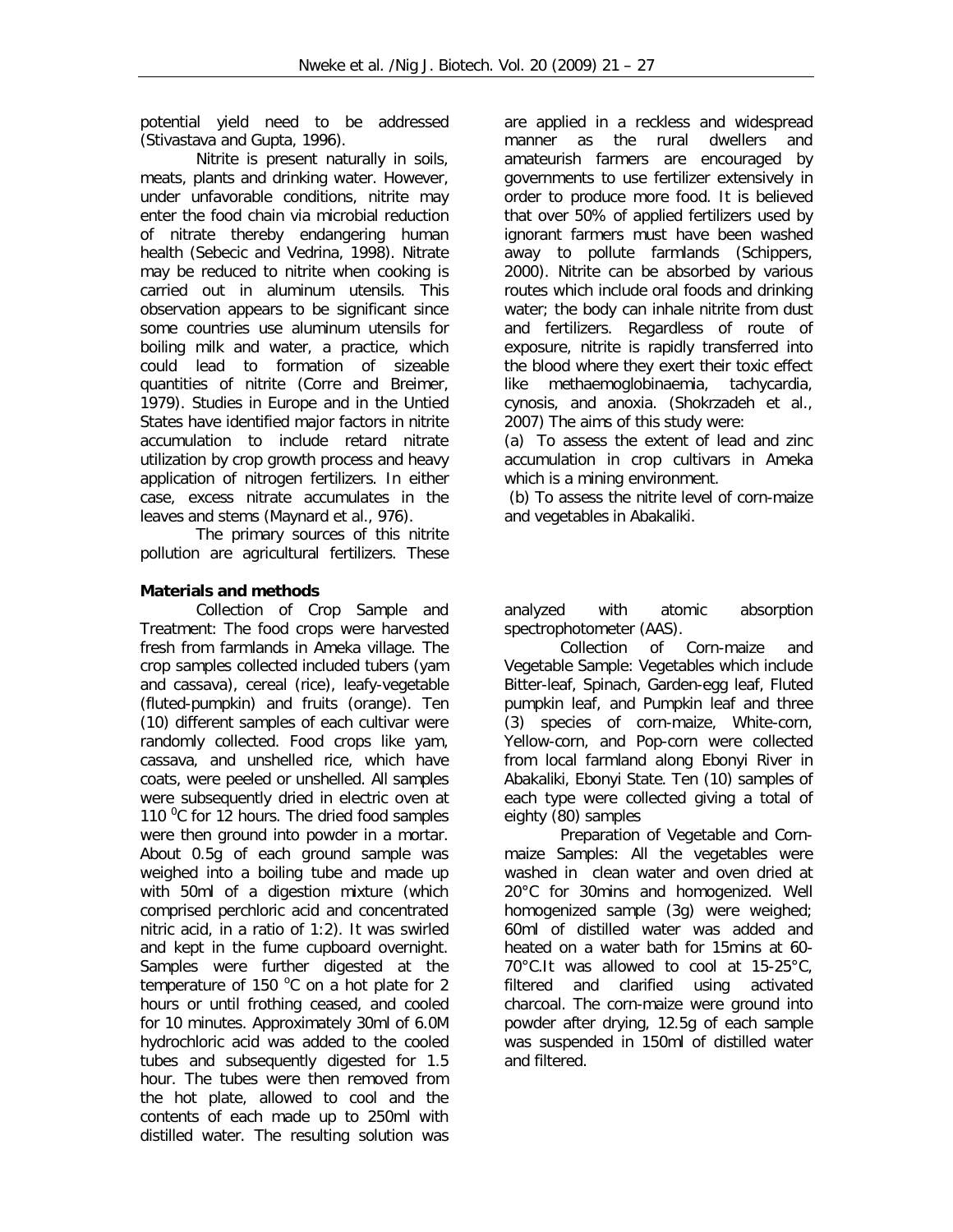*Principle and Analysis of Nitrite:* Nitrite reacts with sulphanilamide and N-(1 naphthyl)-ethylene-diamine dihydrochloride to give a red-violet diazo dye. The diazo dye is measured on the basis of it's absorbance in the visible light range at 540nm. For determination of nitrite, 5ml of each sample were pipetted and 5 drops of reagent A and B of the nitrite kit was added, shaken and allowed to stand for 20mins. The absorbance was read at 540nm in spectrophotometer. Nitrite concentration was extrapolated from the nitrite standard curve.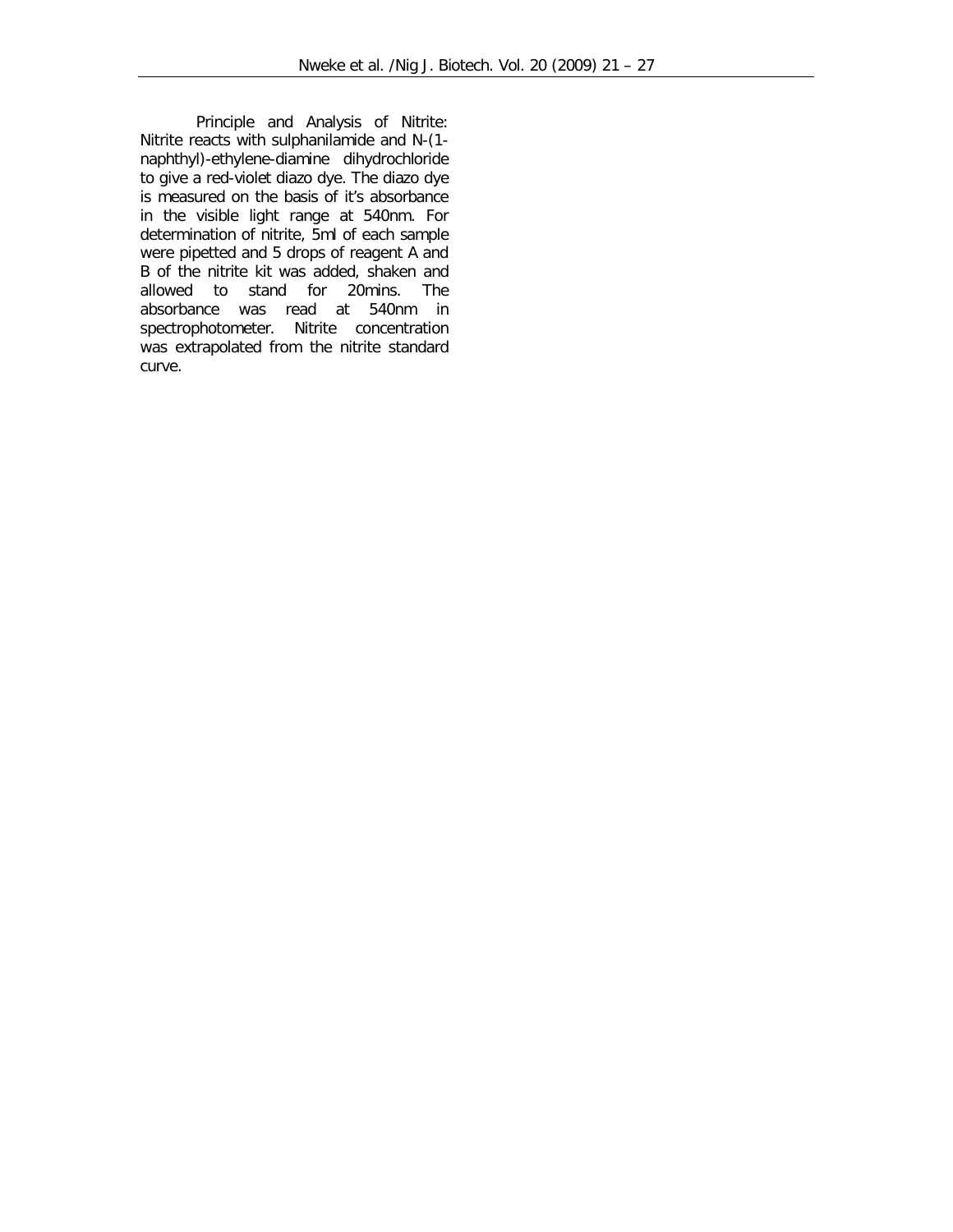.

#### **Results**

The results obtained from the analysis of lead (Pb) in crop cultivars are shown in the figure 1



Fig. 1. Mean values of lead in crop cultivars

The cereal (rice) and tuber (yam) recorded mean concentrations of 0.03±0.01mg/g and 0.05±0.01mg/g respectively, while leafyvegetable (fluted-pumpkin) and fruits (orange) gave 0.17±0.03mg/g and 0.27±0.04mg/g. The mean concentrations of zinc (Zn) obtained are shown in figure 2. The cereal (rice) and tuber



Fig. 3. Mean valves of nitrite in corn-maize

Figure 3 represents the mean value of nitrite in corn-maize. It showed a decline in order yellow corn > white corn > pop-corn with highest and lowest mean values of  $3.52\pm0.30$  mg/g and 1.17±0.90mg/g obtained in yellow-corn and pop-corn, respectively (p< 0.05).

The mean concentrations of nitrite obtained in vegetables are shown in figure 4.



Fig 2 Mean values of zinc in crop cultivars.

 $(yam)$  gave  $0.38\pm0.05$ mg/g and  $0.54\pm0.11$ mg/g, while  $0.80\pm0.21$ mg/g and  $0.58\pm0.14$ mg/g were recorded in leafywere recorded in leafyvegetable (fluted-pumpkin) and fruit (orange), respectively.



Fig.4.Mean values of nitrite in vegetables

Occurrence of nitrite in vegetables showed a decline in the following order bitter leaf > pumpkin leaf > garden egg leaf > spinach > fluted pumpkin. The highest and lowest mean concentrations of  $4.19 \pm 2.40$  mg/g and 3.17±0.86mg/g were found in bitter leaf and fluted pumpkin (p<0.05), respectively.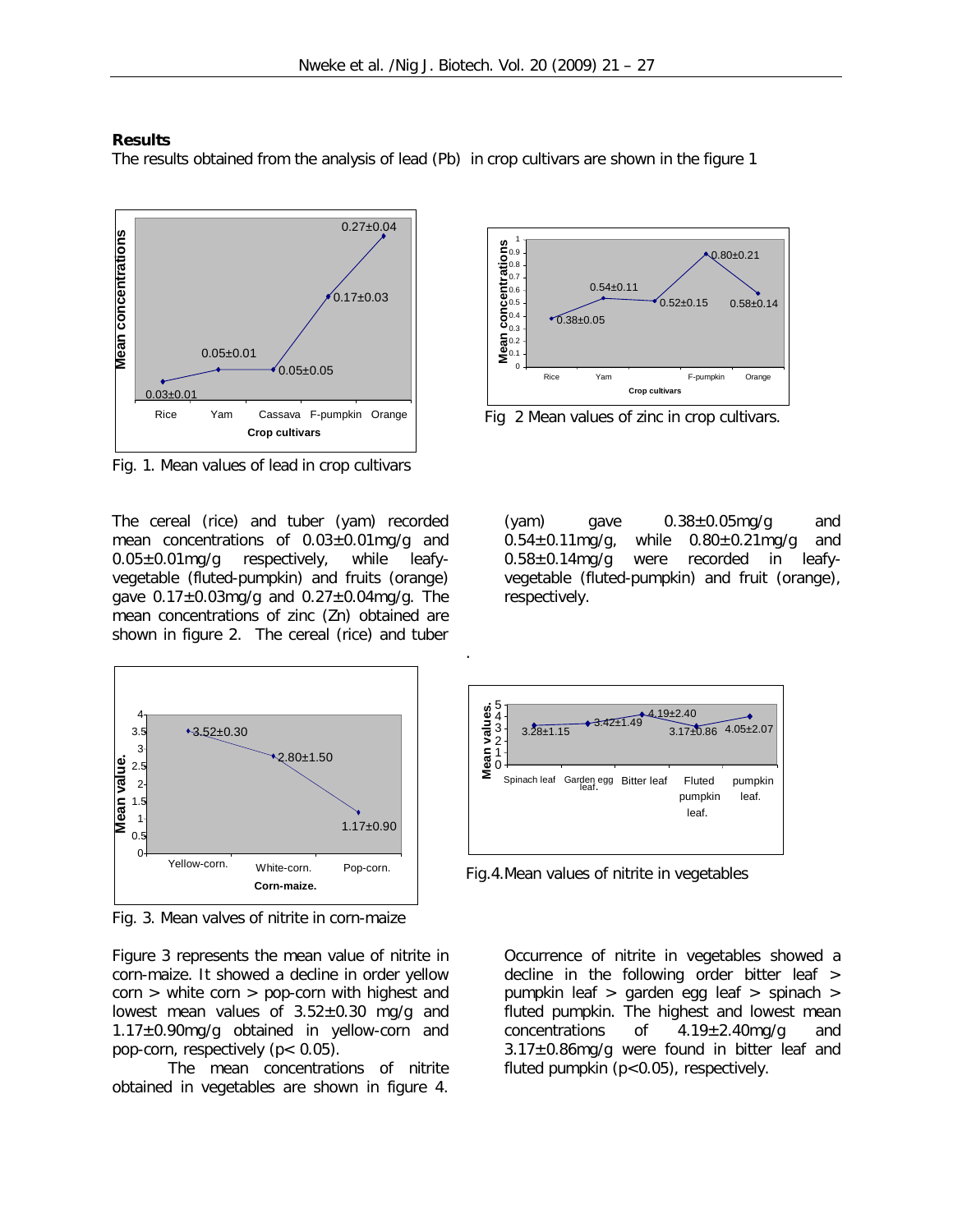## **Discussion**

Staple foods of this nation are made from legumes, cereals and tubers. Maize of the genus Zea, especially the *Zeamays* sub-species described as corn in many countries of the word is important cereal grain, providing nutrients for humans and animals and serving as a basic raw material for industries. This work was done at Ameka village and Abakaliki local government area to assess the extent of contamination of staple crop cultivars. A total of one hundred and thirty (130) samples were analyzed for the presences of nitrite and some heavy metals using spectrophotometry and atomic absorption spectrophotometry (AAS), respectively.

The results obtained supports the submission of Igwegbe *et al* (1992) to the effect that metals uptake by leafy-vegetables are usually more than those of tubers, legumes and grains. This observation justifies the recommendations that fresh vegetables should be used for anaemic patients who require metal supplement (Brown *et al*., 1993). The 0.17mg/g and 0.27mg/g concentrations of lead obtained in leafy-vegetable and fruit in these food crops did not exceed the 1ppm plants tolerable limit proposed for 2007-2011 (WHO, 2000). Higher concentrations of lead and zinc were found in fruits (orange), leafy-vegetables (flutedpumpkin) and on the surface of root crops (Figs.1&2)

Generally, it has been considered safe to use garden produce grown in soils with total lead level less than 150mg/g. However, Enyigba soil was reported to contain between 205 and 251mg/g of lead (Nweke *et al.,*2007). The risk of lead poisoning through the food chain increases as the soil lead level rises above this concentration (Chaneny, 1980). Even at soil levels above 150mg/g, most of the risk is from lead contaminated soil or dust deposits on the plants rather than from uptake of lead by the plant. All the plants analyzed recorded 0.03- 0.27mg/g and 0.38-0.80mg/g mean concentrations of lead (Pb) and zinc (Zn) respectively. The study confirmed that Enyigba village had high lead (Pb) and zinc (Zn) because of the lead-zinc ore deposits and the on-going mining activity. Plants are capable of absorbing extra metal; some plants like fruits and leafyvegetables naturally absorb far more metal than others.

Similarly, some of the corn-maize and vegetables grown within Abakaliki are mainly near Ebonyi River, streams or in swampy areas. The vegetables and corn-maize were collected at their various stages of life cycle and dried to ease analysis. Nitrite concentrations of cornmaize and vegetables analyzed from the local farms in Abakaliki, Ebonyi State were found to be high. The joint Expert committee on food additives (JECFA) of the Food and Agricultural Organization of the United Nations/World Health Organization and the European Commission's Scientific Committee on food has set an acceptable daily intake (ADI) for nitrite of 0- 0.07mg nitrite ion/kg body weight. EPA has set an RFD of 0.1mg nitrite nitrogen/kg body weight per day (equivalent to 0.33mg nitrite ion/kg body weight per day)(Agency for Toxic substances and Disease,2007).

The  $3.52\pm0.30$ mg/g and 4.19±2.40mg/g found in corn-maize and vegetables may accumulate in the body of the consumers above the recommended limit depending on the rate of consumption and accumulation. These values were also higher than the 0.33-3.48mg/g found in fruits and vegetables in Onitsha metropolis (Ezeonu and Okaka, 1992). Excess dietary nitrite may cause a life-threatening heamoglobin malfunction in infants, and may be converted to carcinogenic nitrosamine during digestion, posing a possible cancer risk for all ages. Although the extent of this cancer risk is unknown, vegetables are the main source of dietary nitrite and researchers agree that efforts should be made to lower nitrite levels in leafy vegetables (Mark, 1988).

Intensive agricultural activities with fertilizer applications above the aquifer area practiced annually were responsible for high nitrite level in these staple crops. During precipitation, some of the fertilizers are washed off as part of runoff into streams, lakes, rivers and farmland. Their  $NO<sub>2</sub>$  concentrations are thereby raised to pollution levels. The rural thereby raised to pollution levels. poor people also consume these waters. Some of the  $NO<sub>3</sub>$  is leached into the soil zone where it may be taken up by plants through soil water. Even if the excess water may be evaportranspired, it is possible that the vegetables or fruits trees may concentrate the  $NO<sub>3</sub>$  in their system to be consumed later by humans.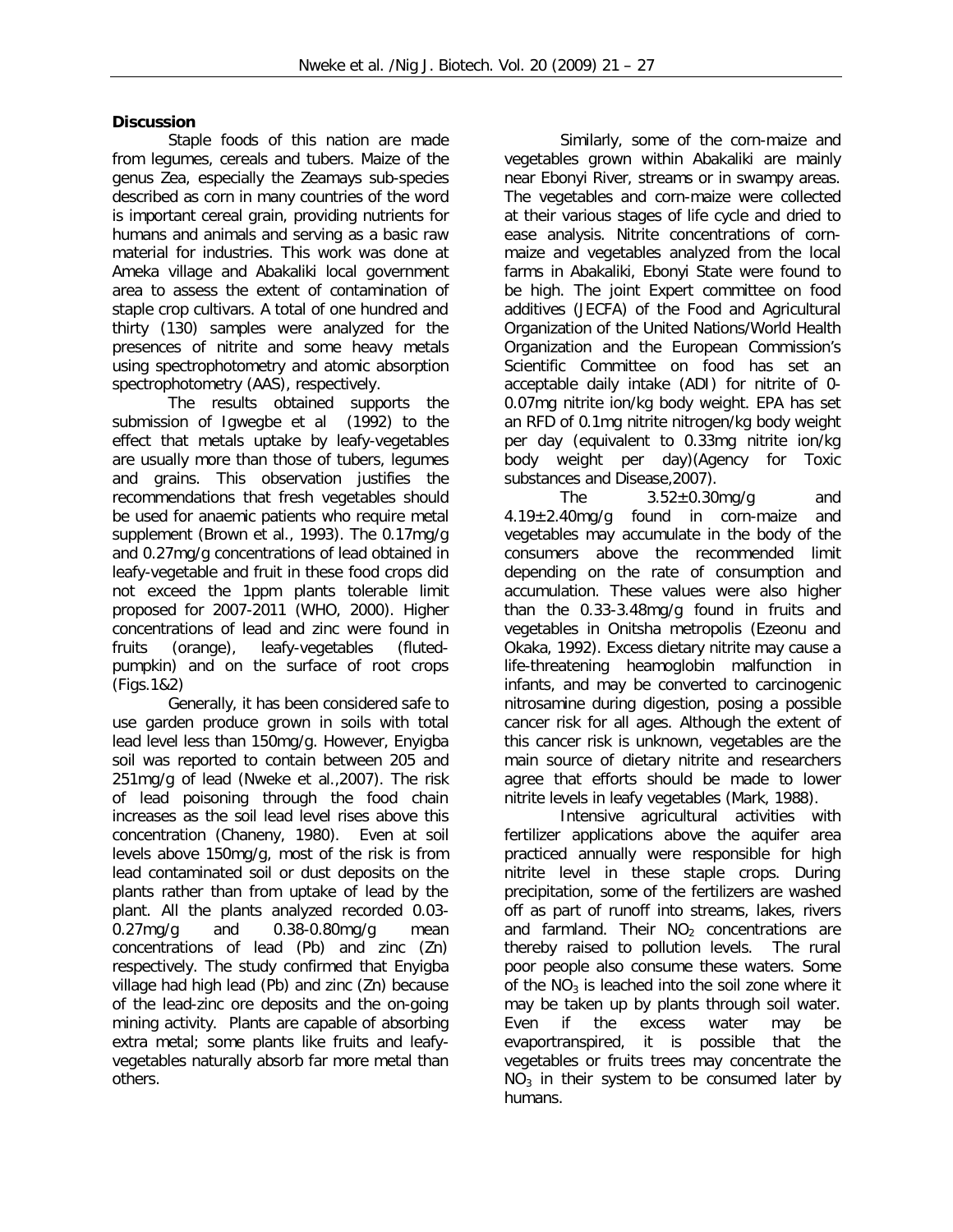## **Conclusion**

Heavy metal status of crops is easily assessed by plant analysis and it is important for farmers to investigate crops in areas with highly susceptible soil especially where poor yields are obtained without other obvious explanations such as drought or disease. The crops cultivated at Ameka had some amount of these trace metals which may be unhealthy for the inhabitant of the area in future. The high nitrite level obtained may be as a result of the following:

Vegetable and corn-maize nitrite levels are due to the rate and type of nitrogen fertilizers applied and by soil nitrification activity, soil texture and harvest time. Water that was utilized by plants in this area was from the

## **References**

Agency for Toxic substances and Diseases (2007). Nitrate/nitrite toxicity C.D.C Revised Edition GA 30341 Atlanta. 1-3.

Angelone, M. and Bini, C. (1992). Trace element concentrations in soils and plants of Western Europe. Biogeochemistry of trace metals  $1<sup>st</sup>$ Edition, Lewis publishers, Boca Raton, 20-24.

Brown, P. H., Cakmak, I. andZhang, O. (1993). Form and function of zinc in plants,  $1<sup>st</sup>$  Edition, Kluwer Academic publishers, Dordrecht, 96-100. Chaneny, R. C. (1980). Spring seminar on sludge management, Washington, D.C. 19:28- 30.

Choudlary, M.., Balley, L. D., Grant, C. A. and Leisle, D. (1995). Effect of zinc on the concentration of Cd and Zn in plant tissue of two durum wheat lines. *Canadian Journal of plant sciences*, **75**:445-448.

Corre, W. J .and Breimer, T. (1979). Nitrate and nitrite in vegetables 2<sup>nd</sup> Edition Center for Agricultural publication and documentation, Wageningen,Netherlands, 430-445.

Ezeonu, F. C. and Okaka, A. N. C.(1992). Nitrate and nitrite in fruits and vegetables. *An international journal of environmental toxicology* **11**:1-5.

flowing Ebonyi River unlike other areas that use well water for irrigation.

## **Recommendations**

(1) Vegetables and maize known to have very high nitrate/nitrite content should be avoided in baby food preparation.

(2) Fertilizer and irrigation practice that produce vegetable with low nitrite content compatible with optimum yield must be developed

(3) A more comprehensive environmental health examination, screening and monitoring will be required to reveal the occupational and environmental hazard to which these communities will be exposed in future.

The State Government is hereby advised to undertake a comprehensive survey on the health status of the occupationally exposed inhabitants of the state.

Igwegebe, A..O.,Belhaai, H. M. and Gibali, A. S. (1992). Effect of a highways traffic on the level of lead and Cadmium in fruits and vegetables grown along road sides, *Journal of food safety*, **13**: 7-10.

Mark, S. (1988). Nitrate in winter greenhouse leafy vegetables New Alchemy quarterly, newly Alchemy Institute Inc. **33**:1-4.

Marschner, H. (1995). Mineral nutrition of higher plants, 2<sup>nd</sup> Edition, London, 887-889.

Maynard, D. N..,Baker, P. L. and Minotti, N. H. (1976). Nitrite accumulation in vegetables, *Advances in Agronomy, 28:30-35.* 

Nweke , F. N., Okaka, A. N. C. and Offor, E. C. (2007). Lead, Zinc and pH concentrations of Enyigba soils in Abakaliki local Government Area of Ebonyi State, Nigeria*, African Journal of biotechnology,* **6**: 622-625.

Orazulike, D.M. (1994). The mineralogy and texture of lead-zinc-copper ores of Enyigba lodge, Abakaliki, *Journal of mining and geology*, **30**: 25-32.

Schippers, R. R. (2000). African indigenous vegetables An overview of the cultivated species, 1<sup>st</sup> Edition WRI Catalogue services, UK, 9-11.